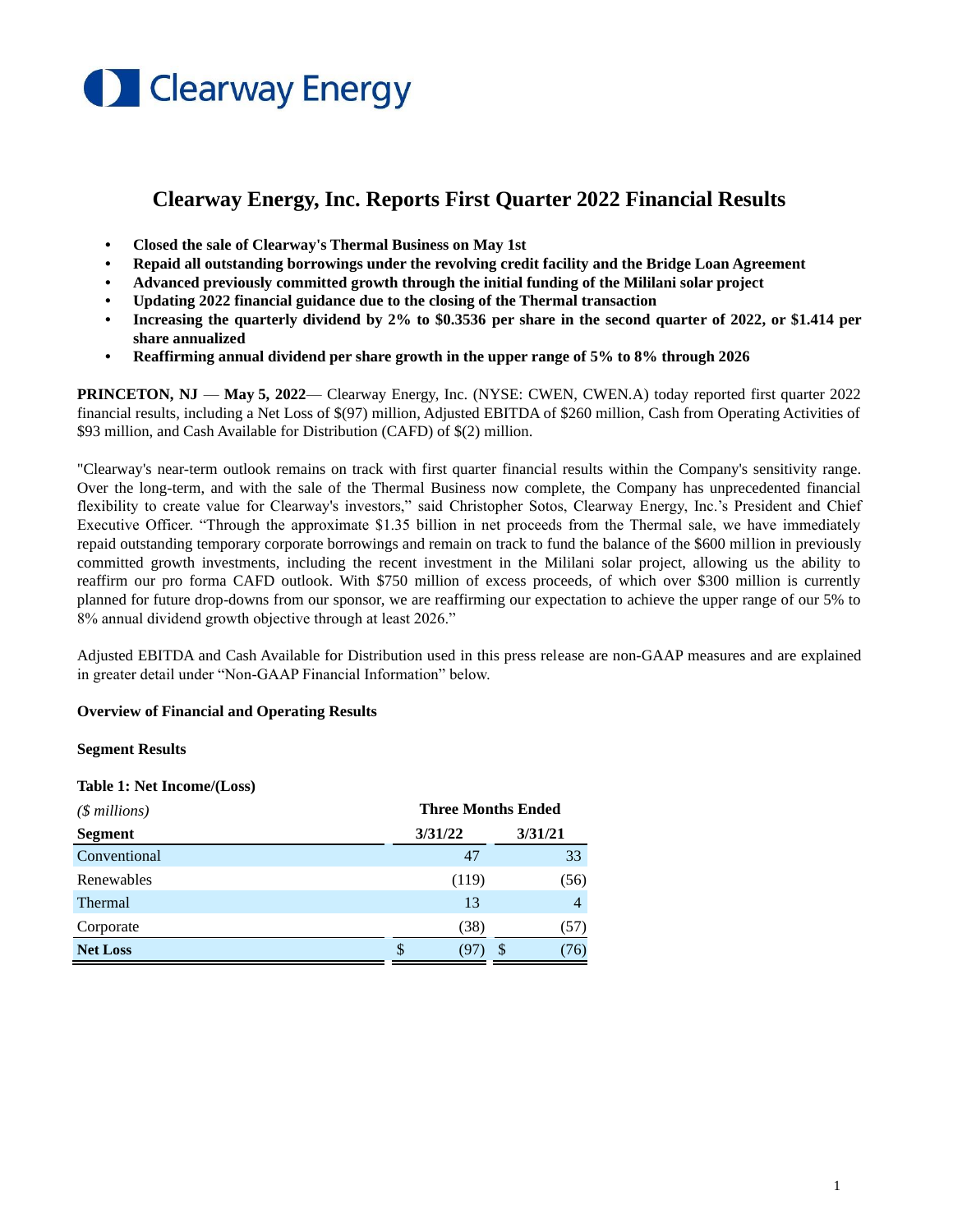### **Table 2: Adjusted EBITDA**

| ( <i> millions</i> )   | <b>Three Months Ended</b> |   |         |  |
|------------------------|---------------------------|---|---------|--|
| <b>Segment</b>         | 3/31/22                   |   | 3/31/21 |  |
| Conventional           | 98                        |   | 87      |  |
| Renewables             | 154                       |   | 103     |  |
| <b>Thermal</b>         | 18                        |   | 17      |  |
| Corporate              | (10)                      |   | (9)     |  |
| <b>Adjusted EBITDA</b> | 260                       | S | 198     |  |

### **Table 3: Cash from Operating Activities and Cash Available for Distribution (CAFD)**

|                                        | <b>Three Months Ended</b> |         |  |         |
|----------------------------------------|---------------------------|---------|--|---------|
| $(S$ millions)                         |                           | 3/31/22 |  | 3/31/21 |
| <b>Cash from Operating Activities</b>  |                           | 93      |  |         |
| Cash Available for Distribution (CAFD) |                           | (2)     |  | (15)    |

For the first quarter of 2022, the Company reported a Net Loss of \$(97) million, Adjusted EBITDA of \$260 million, Cash from Operating Activities of \$93 million, and CAFD of \$(2) million. Net Loss increased versus 2021 primarily due to noncash mark-to-market losses for economic hedging activities. Adjusted EBITDA results in the first quarter of 2022 were higher than 2021 primarily due to the contribution of growth investments and the impact on results in 2021 from the severe winter weather event in Texas in February of 2021. CAFD results during the first quarter of 2022 were higher than 2021 primarily due to the severe winter weather event in Texas in February 2021.

### **Operational Performance**

## **Table 4: Selected Operating Results**

| (MWh and MWht in thousands)                              | <b>Three Months Ended</b> |         |  |
|----------------------------------------------------------|---------------------------|---------|--|
|                                                          | 3/31/22                   | 3/31/21 |  |
| Conventional Equivalent Availability Factor <sup>1</sup> | 95.3 %                    | 83.2 %  |  |
| Renewables Generation Sold (MWh) <sup>2</sup>            | 3.319                     | 2.530   |  |
| Thermal Generation Sold (MWh/MWht)                       | 666                       | 624     |  |

In the first quarter of 2022, availability at the Conventional segment was higher than the first quarter of 2021 primarily due to the timing of spring outages from the prior year. Generation in the Renewables segment during the first quarter of 2022 was 31% higher than the first quarter of 2021 primarily due to the contribution of growth investments.

<sup>&</sup>lt;sup>1</sup> Excludes unconsolidated projects

<sup>&</sup>lt;sup>2</sup> Generation sold excludes MWh that are reimbursable for economic curtailment; volumes do not include the MWh generated/sold by the Company's equity method investments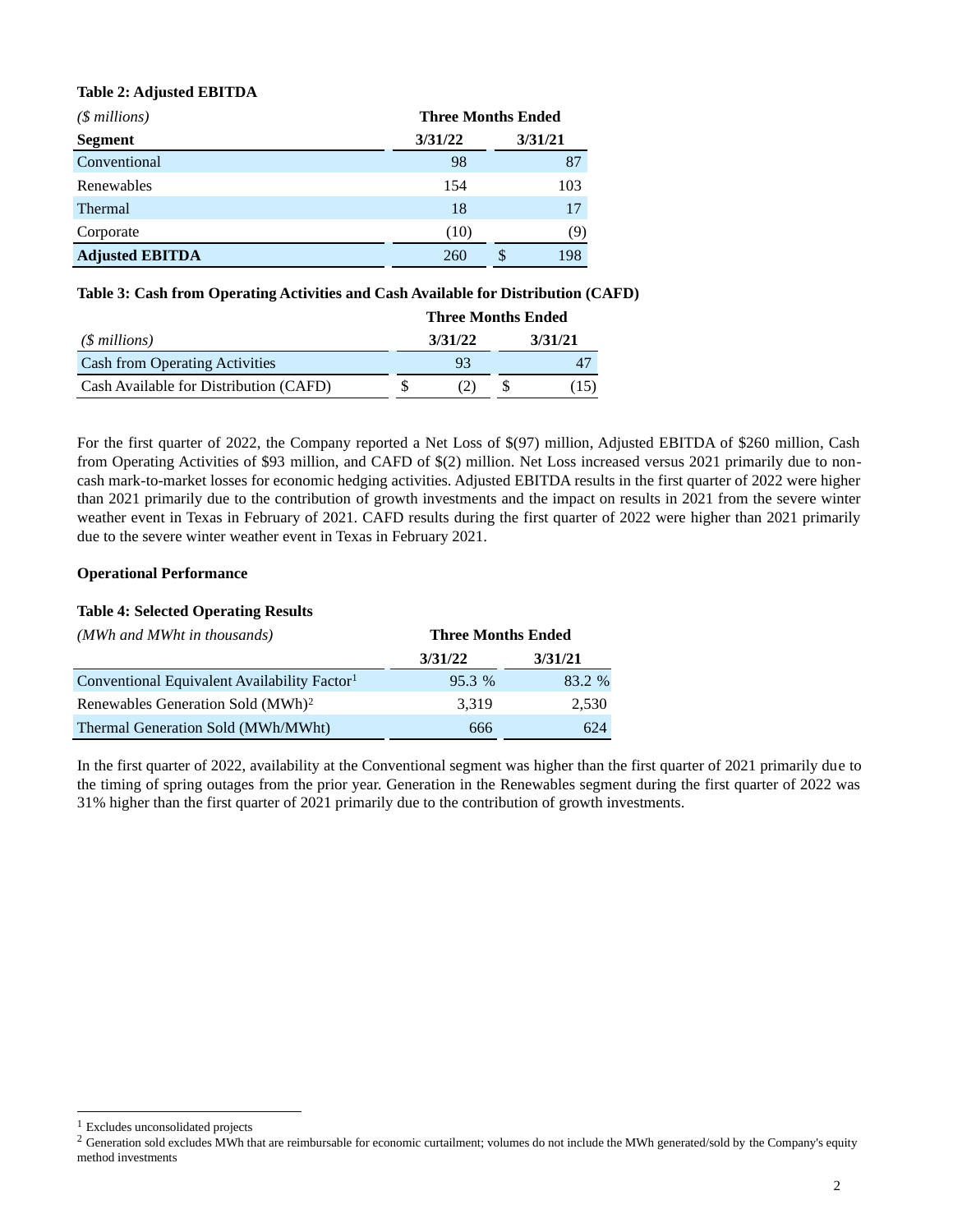### **Liquidity and Capital Resources**

## **Table 5: Liquidity**

| $(\text{\$millions})$                                                                          | 3/31/2022 |     | 12/31/2021 |     |
|------------------------------------------------------------------------------------------------|-----------|-----|------------|-----|
| <b>Cash and Cash Equivalents:</b>                                                              |           |     |            |     |
| Clearway Energy, Inc. and Clearway Energy LLC, excluding subsidiaries                          | \$        | 45  | -\$        | 33  |
| <b>Subsidiaries</b>                                                                            |           | 95  |            | 146 |
| <b>Restricted Cash:</b>                                                                        |           |     |            |     |
| Operating accounts                                                                             |           | 135 |            | 246 |
| Reserves, including debt service, distributions, performance obligations and other<br>reserves |           | 191 |            | 229 |
| <b>Total Cash</b>                                                                              |           | 466 | S          | 654 |
| Revolving credit facility availability                                                         |           | 108 |            | 167 |
| <b>Total Liquidity</b>                                                                         | \$        | 574 | S          | 821 |

Total liquidity as of March 31, 2022 was \$574 million, which was \$247 million lower than as of December 31, 2021, driven by the funding of growth investments and lower restricted cash balances at project level subsidiaries.

As of March 31, 2022, the Company's liquidity included \$326 million of restricted cash. Restricted cash consists primarily of funds to satisfy the requirements of certain debt arrangements and funds held within the Company's projects that are restricted in their use. As of March 31, 2022, these restricted funds were comprised of \$135 million designated to fund operating expenses, approximately \$38 million designated for current debt service payments, and \$135 million of reserves for debt service, performance obligations and other items including capital expenditures. The remaining \$18 million is held in distribution reserve accounts.

On May 3, 2022, the Company, utilizing proceeds from the sale of the Thermal Business discussed below, repaid \$305 million of outstanding borrowings under its revolving credit facility and \$335 million of borrowings under the Bridge Loan Agreement.

Potential future sources of liquidity include excess operating cash flow, excess cash from the sale of the Thermal Business, availability under the revolving credit facility, asset dispositions, and, subject to market conditions, new corporate debt and equity financings.

### **Divestitures**

### *Disposition of the Thermal Business*

On May 1, 2022, the Company, through its subsidiary Clearway Energy Operating LLC, closed the sale of its Thermal Business to KKR for total consideration of \$1.9 billion. The Company estimates that the sale of the Thermal Business will result in a gain of approximately \$1.3 billion. Following the assumption of project level debt, transaction expenses, capital expenditures that were required as part of the transaction, and the current estimate for future taxes and other obligations owed, the Company currently estimates net proceeds from the sale of the Thermal Business to be approximately \$1.35 billion.

### **Growth Investments**

### *Mililani Solar*

On March 25, 2022, the Company, through an indirect subsidiary, invested in the Mililani I solar project, a 39 MW solar project with 156 MWh of storage capacity that is currently under construction, located in Oahu, Hawaii, from a subsidiary of Clearway Group for cash consideration of \$22 million. The project is expected to achieve commercial operations in the second half of 2022 and its expected output is backed by a 20-year power purchase agreement with an investment-grade utility. The acquisition was determined to be an asset acquisition and the Company consolidates Mililani I on a prospective basis in its financial statements.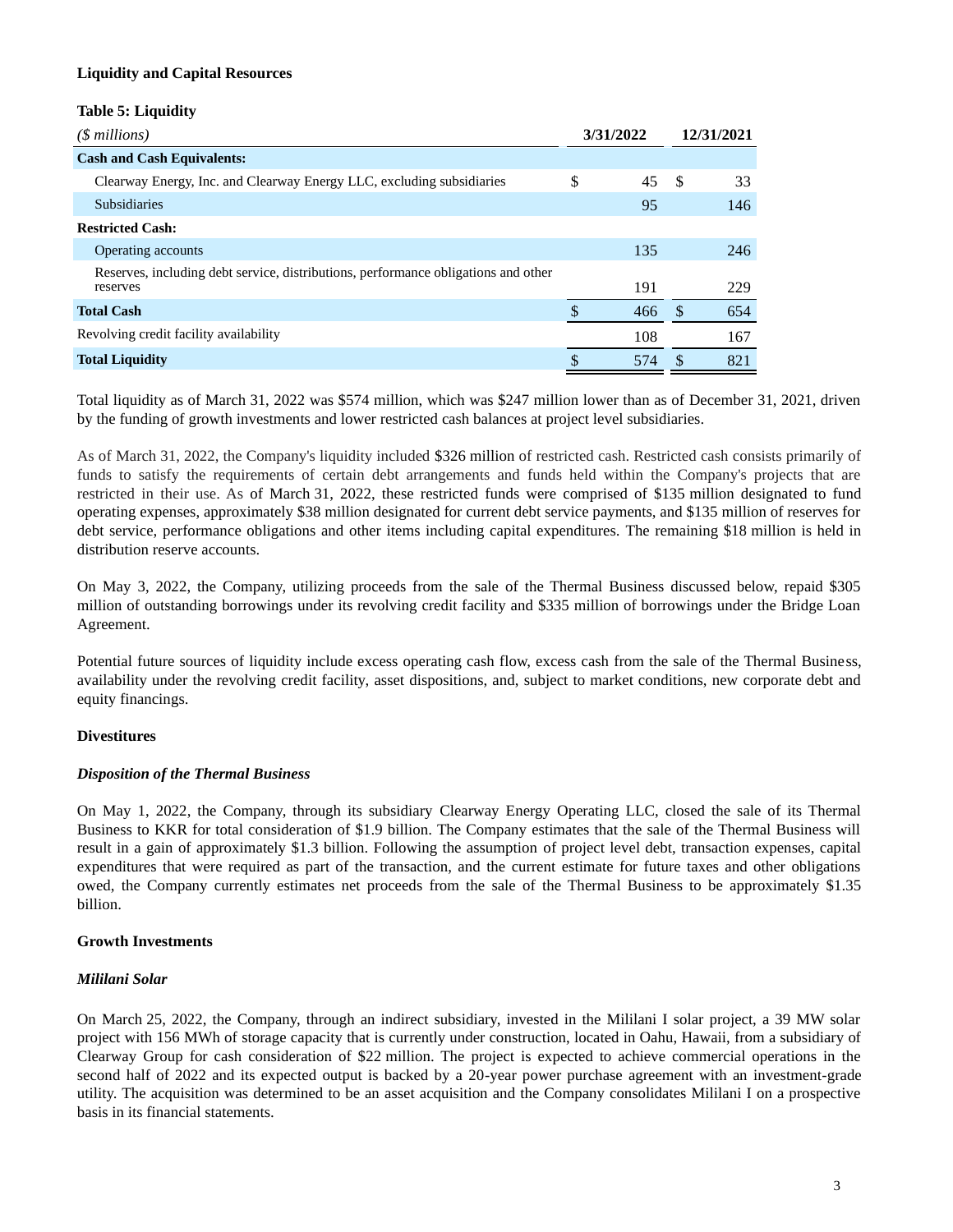## **Financing Update**

## *Viento Funding II, LLC*

On March 16, 2022, the Company, through an indirect subsidiary entered into a financing agreement which included the issuance of a \$190 million term loan as well as \$35 million in letters of credit, supported by the Company's interests in the Elkhorn Ridge, Laredo Ridge, San Juan Mesa and Taloga wind projects. The term loan bears annual interest at a rate of SOFR plus an applicable margin, which is 1.35% per annum through the fourth anniversary of the term loan and 1.50% per annum thereafter through the maturity date of March 16, 2029. The proceeds from the term loan were used to pay off the existing debt in the amount of \$186 million related to Laredo Ridge, Tapestry Wind LLC and Viento Funding II, LLC and to pay related financing costs.

### *Bridge Loan Agreement*

On November 30, 2021, Clearway Energy Operating LLC entered into a senior secured bridge credit agreement, or the Bridge Loan Agreement, that provides for a term loan facility with an aggregate principal amount of \$335 million. The borrowings under the Bridge Loan Facility were used to acquire the Utah Solar Portfolio on December 1, 2021. On May 3, 2022, the Company used proceeds from the disposition of the Thermal Business to repay the outstanding principal of \$335 million.

## **Quarterly Dividend**

On May 4, 2022, Clearway Energy, Inc.'s Board of Directors declared a quarterly dividend on Class A and Class C common stock of \$0.3536 per share payable on June 15, 2022, to stockholders of record as of June 1, 2022.

For 2022, the Company anticipates that, due to the sale of the Thermal Business, it may have positive current year earnings and profits. As a result, a portion of any dividends paid to holders of Class A and Class C common stock in 2022 may be treated as taxable dividends for U.S. federal income tax purposes. Such portion of the dividends that could be treated as taxable will depend upon a number of factors, including, but not limited to, the amount of actual gain from the Thermal business sale, overall business performance, and other business activity during the year.

### **Seasonality**

Clearway Energy, Inc.'s quarterly operating results are impacted by seasonal factors, as well as weather variability which can impact renewable energy resource. Most of the Company's revenues are generated from the months of May through September, as contracted pricing and renewable resources are at their highest levels in the Company's portfolio. Factors driving the fluctuation in Net Income, Adjusted EBITDA, Cash from Operating Activities, and CAFD include the following:

- Higher summer capacity prices from conventional assets;
- Higher solar insolation during the summer months;
- Higher wind resources during the spring and summer months;
- Debt service payments which are made either quarterly or semi-annually;
- Timing of maintenance capital expenditures and the impact of both unforced and forced outages; and
- Timing of distributions from unconsolidated affiliates

The Company takes into consideration the timing of these factors to ensure sufficient funds are available for distributions and operating activities on a quarterly basis.

### **Financial Guidance and Pro Forma CAFD Outlook**

With the Thermal sale complete, the Company is updating its 2022 full year CAFD guidance to \$365 million. The Company's 2022 financial guidance factors in the contribution of committed growth investments based on current expected closing timelines and the closing of Thermal disposition on May 1, 2022. 2022 CAFD guidance does not factor in the timing of when CAFD is realized from new growth investments pursuant to 5-year averages beyond 2022.

With the effects above, the timing of CAFD realization pursuant to 5-year averages, asset CAFD across all segments being materially in-line with current profiles, the Company is reiterating its pro forma CAFD outlook expectations of approximately \$385 million.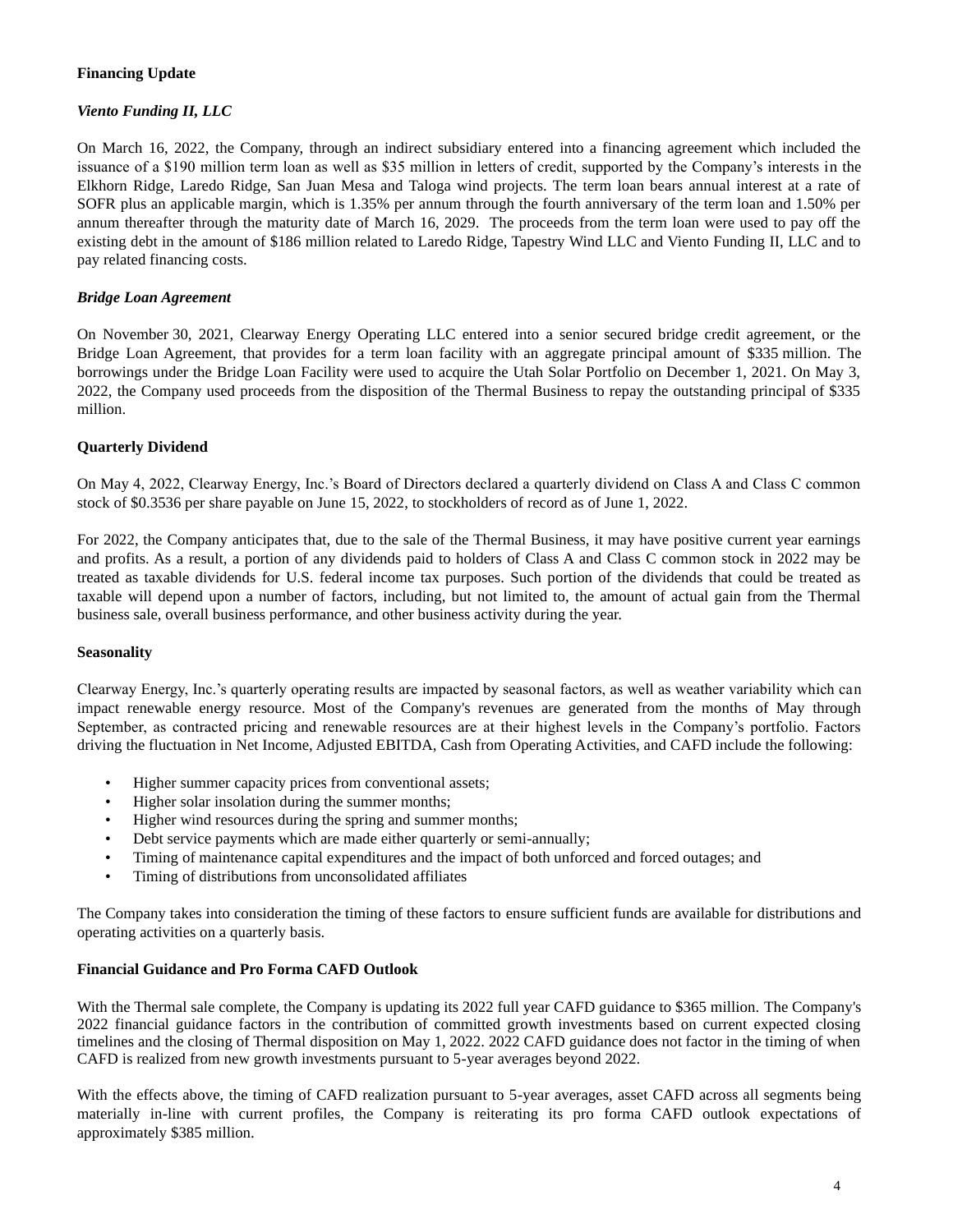Financial guidance and the pro forma CAFD outlook continue to be based on median renewable energy production estimates for the full year and do not factor in any additional CAFD related to the allocation of excess proceeds from the sale of the Thermal Business.

#### **Earnings Conference Call**

On May 5, 2022, Clearway Energy, Inc. will host a conference call at 8:00 a.m. Eastern to discuss these results. Investors, the news media and others may access the live webcast of the conference call and accompanying presentation materials by logging on to Clearway Energy, Inc.'s website at http://www.clearwayenergy.com and clicking on "Presentations & Webcasts" under "Investor Relations."

#### **About Clearway Energy, Inc.**

Clearway Energy, Inc. is one of the largest renewable energy owners in the US with over 5,000 net MW of installed wind and solar generation projects. The Company's over 7,500 net MW of assets also include approximately 2,500 net MW of environmentally-sound, highly efficient natural gas generation facilities. Through this environmentally-sound diversified and primarily contracted portfolio, Clearway Energy endeavors to provide its investors with stable and growing dividend income. Clearway Energy's Class C and Class A common stock are traded on the New York Stock Exchange under the symbols CWEN and CWEN.A, respectively. Clearway Energy, Inc. is sponsored by its controlling investor, Global Infrastructure Partners.

#### **Safe Harbor Disclosure**

This news release contains forward-looking statements within the meaning of Section 27A of the Securities Act of 1933 and Section 21E of the Securities Exchange Act of 1934. Such forward-looking statements are subject to certain risks, uncertainties and assumptions, and typically can be identified by the use of words such as "expect," "estimate," "target," "anticipate," "forecast," "plan," "outlook," "believe" and similar terms. Such forward-looking statements include, but are not limited to, statements regarding, the Company's dividend expectations and its operations, its facilities and its financial results, impacts related to COVID-19 (including any variant of the virus) or any other pandemic, the benefits of the relationship with Global Infrastructure Partners and Global Infrastructure Partners' expertise, the Company's future relationship and arrangements with Global Infrastructure Partners and Clearway Energy Group, as well as the Company's Net Income, Adjusted EBITDA, Cash from Operating Activities, Cash Available for Distribution, the Company's future revenues, income, indebtedness, capital structure, strategy, plans, expectations, objectives, projected financial performance and/or business results and other future events, and views of economic and market conditions.

Although Clearway Energy, Inc. believes that the expectations are reasonable, it can give no assurance that these expectations will prove to be correct, and actual results may vary materially. Factors that could cause actual results to differ materially from those contemplated above include, among others, the Company's ability to maintain and grow its quarterly dividend, impacts related to COVID-19 (including any variant of the virus) or any other pandemic, risks relating to the Company's relationships with Global Infrastructure Partners and Clearway Energy Group, the failure to identify, execute or successfully implement acquisitions or dispositions (including receipt of third party consents and regulatory approvals), the Company's ability to acquire assets from Global Infrastructure Partners or Clearway Energy Group, the Company's ability to raise additional capital due to its indebtedness, corporate structure, market conditions or otherwise, hazards customary in the power industry, weather conditions, including wind and solar performance, the Company's ability to operate its businesses efficiently, manage maintenance capital expenditures and costs effectively, and generate earnings and cash flows from its asset-based businesses in relation to its debt and other obligations, the willingness and ability of counterparties to the Company's offtake agreements to fulfill their obligations under such agreements, the Company's ability to enter into new contracts as existing contracts expire, changes in government regulations, operating and financial restrictions placed on the Company that are contained in the project-level debt facilities and other agreements of the Company and its subsidiaries, cyber terrorism and inadequate cybersecurity and the Company's ability to borrow additional funds and access capital markets. Furthermore, any dividends are subject to available capital, market conditions, and compliance with associated laws and regulations.

Clearway Energy, Inc. undertakes no obligation to update or revise any forward-looking statements, whether as a result of new information, future events or otherwise. The Adjusted EBITDA and Cash Available for Distribution are estimates as of today's date, May 5, 2022, and are based on assumptions believed to be reasonable as of this date. Clearway Energy, Inc. expressly disclaims any current intention to update such guidance. The foregoing review of factors that could cause Clearway Energy, Inc.'s actual results to differ materially from those contemplated in the forward-looking statements included in this news release should be considered in connection with information regarding risks and uncertainties that may affect Clearway Energy, Inc.'s future results included in Clearway Energy, Inc.'s filings with the Securities and Exchange Commission at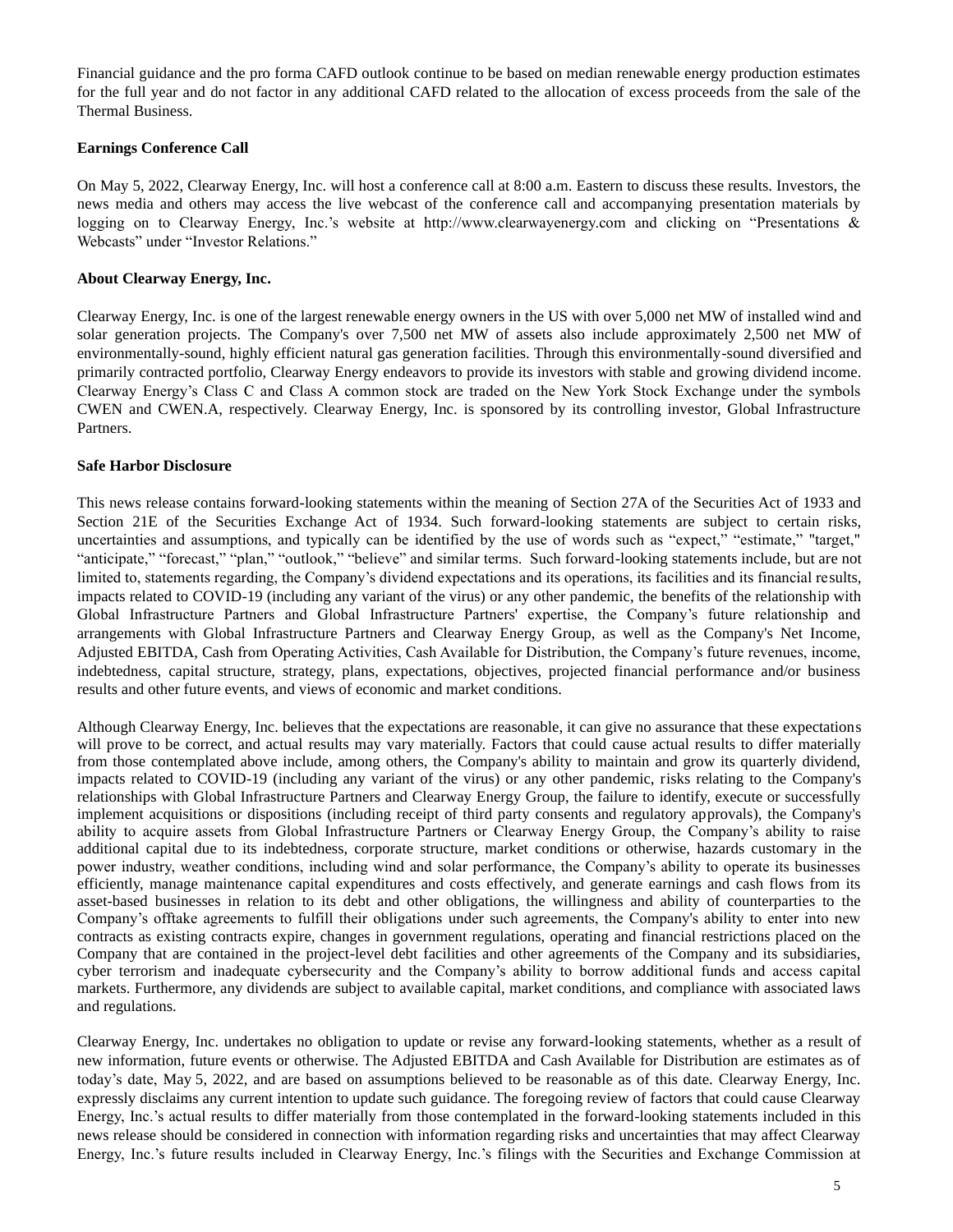www.sec.gov. In addition, Clearway Energy, Inc. makes available free of charge at www.clearwayenergy.com, copies of materials it files with, or furnishes to, the Securities and Exchange Commission.

#### **# # #**

## **Contacts:**

**Investors: Media:** Akil Marsh Zadie Oleksiw investor.relations@clearwayenergy.com media@clearwayenergy.com 609-608-1500 202-836-5754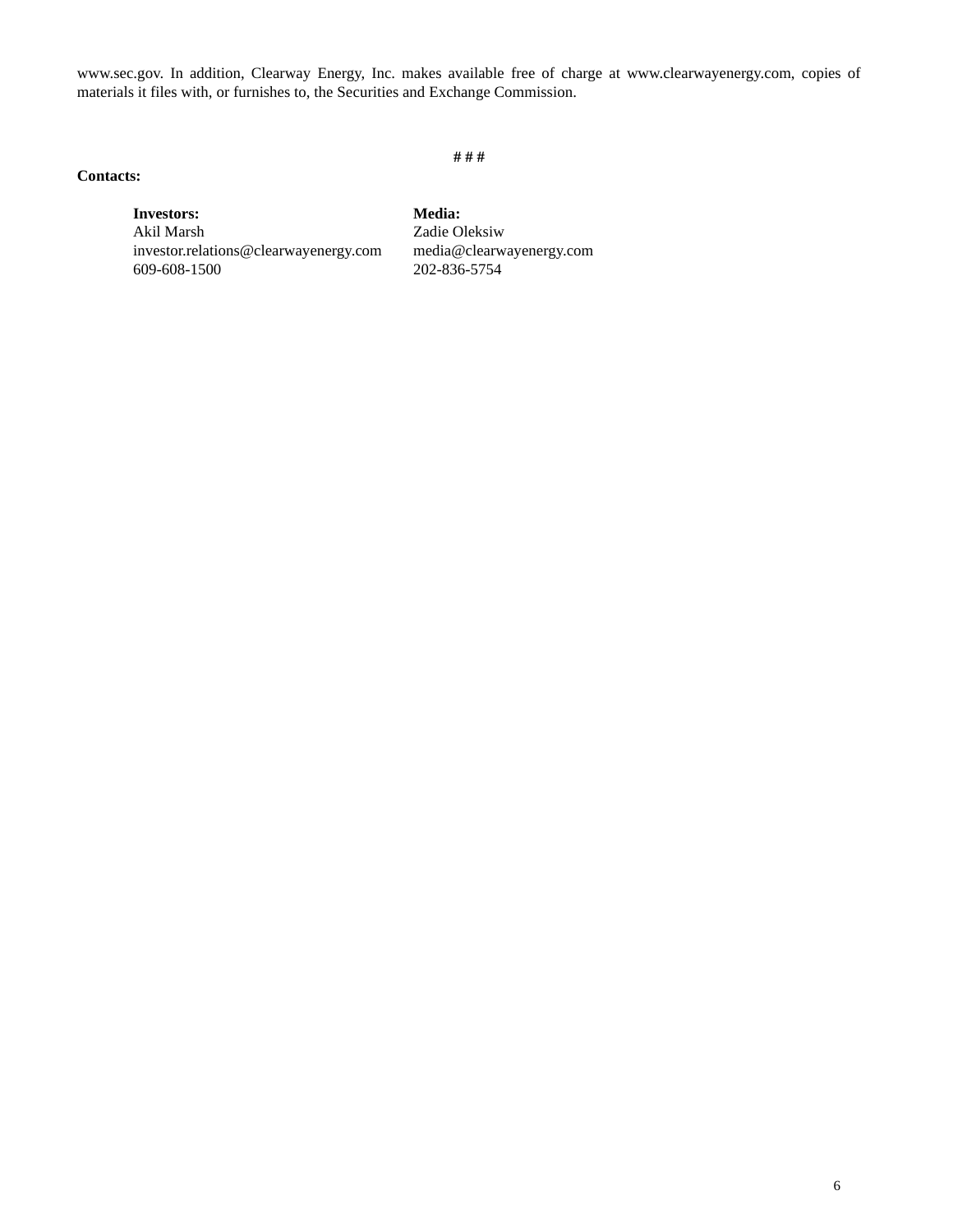## **CONSOLIDATED STATEMENTS OF OPERATIONS**

|                                                                                                  | Three months ended March 31, |           |                |  |  |
|--------------------------------------------------------------------------------------------------|------------------------------|-----------|----------------|--|--|
| (In millions, except per share amounts)                                                          | 2022                         |           | 2021           |  |  |
| <b>Operating Revenues</b>                                                                        |                              |           |                |  |  |
|                                                                                                  |                              | 214S      | 237            |  |  |
| <b>Operating Costs and Expenses</b>                                                              |                              |           |                |  |  |
| Cost of operations, exclusive of depreciation, amortization and accretion shown separately below | 128                          |           | 110            |  |  |
|                                                                                                  | 124                          |           | 128            |  |  |
|                                                                                                  | 12                           |           | 10             |  |  |
|                                                                                                  | $\overline{c}$               |           | $\overline{2}$ |  |  |
|                                                                                                  | $\mathbf{1}$                 |           | $\mathbf{1}$   |  |  |
|                                                                                                  | 267                          |           | 251            |  |  |
|                                                                                                  | (53)                         |           | (14)           |  |  |
| <b>Other Income (Expense)</b>                                                                    |                              |           |                |  |  |
|                                                                                                  | $\overline{4}$               |           | $\overline{4}$ |  |  |
|                                                                                                  |                              |           | 1              |  |  |
|                                                                                                  | (2)                          |           | (42)           |  |  |
|                                                                                                  | (47)                         |           | (45)           |  |  |
|                                                                                                  | (45)                         |           | (82)           |  |  |
|                                                                                                  | (98)                         |           | (96)           |  |  |
|                                                                                                  | (1)                          |           | (20)           |  |  |
|                                                                                                  | (97)                         |           | (76)           |  |  |
|                                                                                                  | (65)                         |           | (79)           |  |  |
|                                                                                                  |                              | $(32)$ \$ | 3              |  |  |
| (Losses) Earnings Per Share Attributable to Clearway Energy, Inc. Class A and Class C            |                              |           |                |  |  |
| Weighted average number of Class A common shares outstanding - basic and diluted                 | 35                           |           | 35             |  |  |
| Weighted average number of Class C common shares outstanding - basic and diluted                 | 82                           |           | 82             |  |  |
| (Losses) Earnings per Weighted Average Class A and Class C Common Share - Basic and              | $(0.28)$ \$                  |           | 0.03           |  |  |
|                                                                                                  | 0.3468                       | - \$      | 0.3240         |  |  |
|                                                                                                  | 0.3468                       | - \$      | 0.3240         |  |  |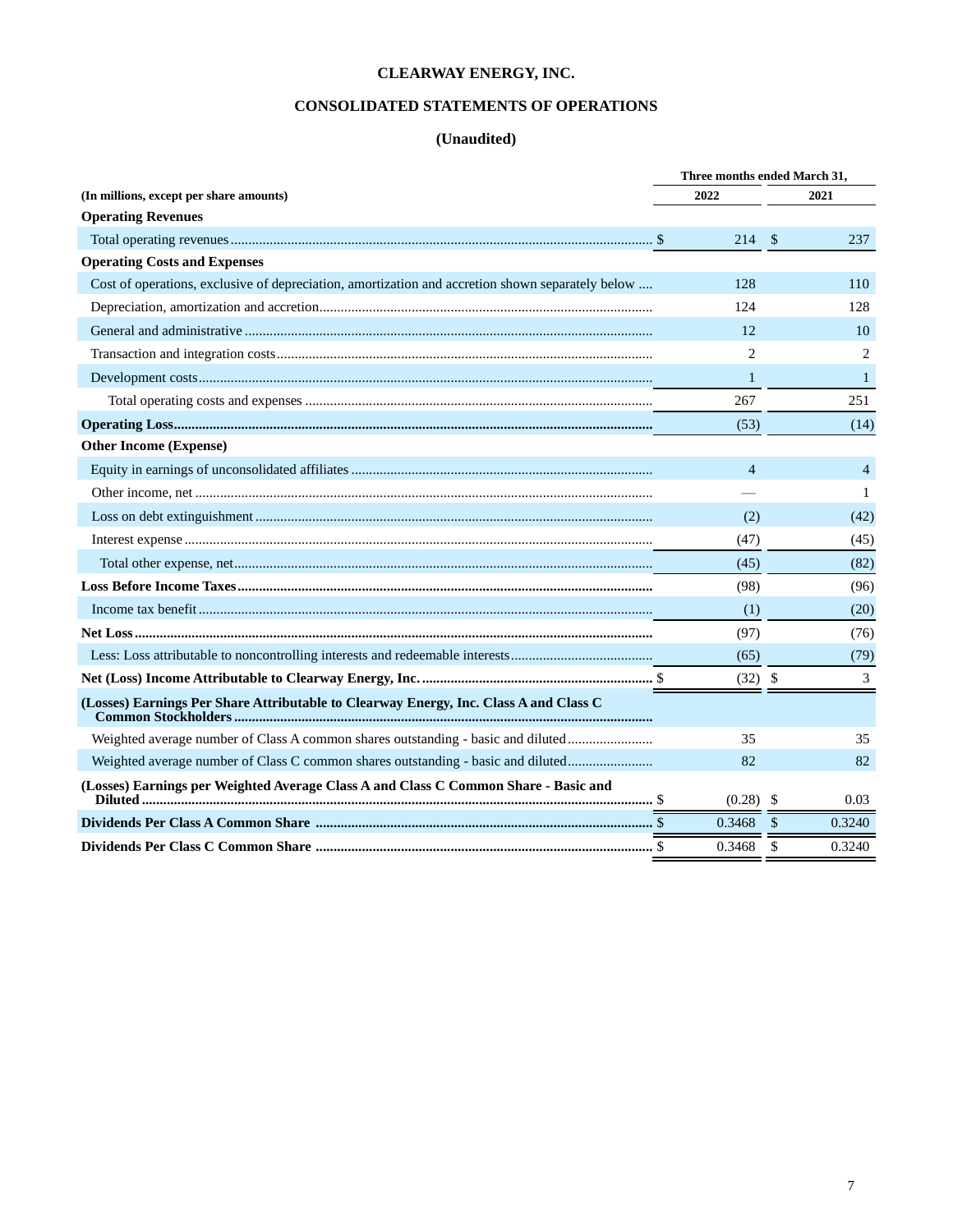# **CONSOLIDATED STATEMENTS OF COMPREHENSIVE (LOSS) INCOME**

|                                                                                            |           | Three months ended March 31, |  |  |
|--------------------------------------------------------------------------------------------|-----------|------------------------------|--|--|
| (In millions)                                                                              | 2022      | 2021                         |  |  |
|                                                                                            | $(97)$ \$ | (76)                         |  |  |
| <b>Other Comprehensive Income</b>                                                          |           |                              |  |  |
|                                                                                            | 14        |                              |  |  |
|                                                                                            | 4         |                              |  |  |
|                                                                                            | (83)      | (65)                         |  |  |
| Less: Comprehensive loss attributable to noncontrolling interests and redeemable interests | (57)      | (72)                         |  |  |
|                                                                                            | $(26)$ \$ |                              |  |  |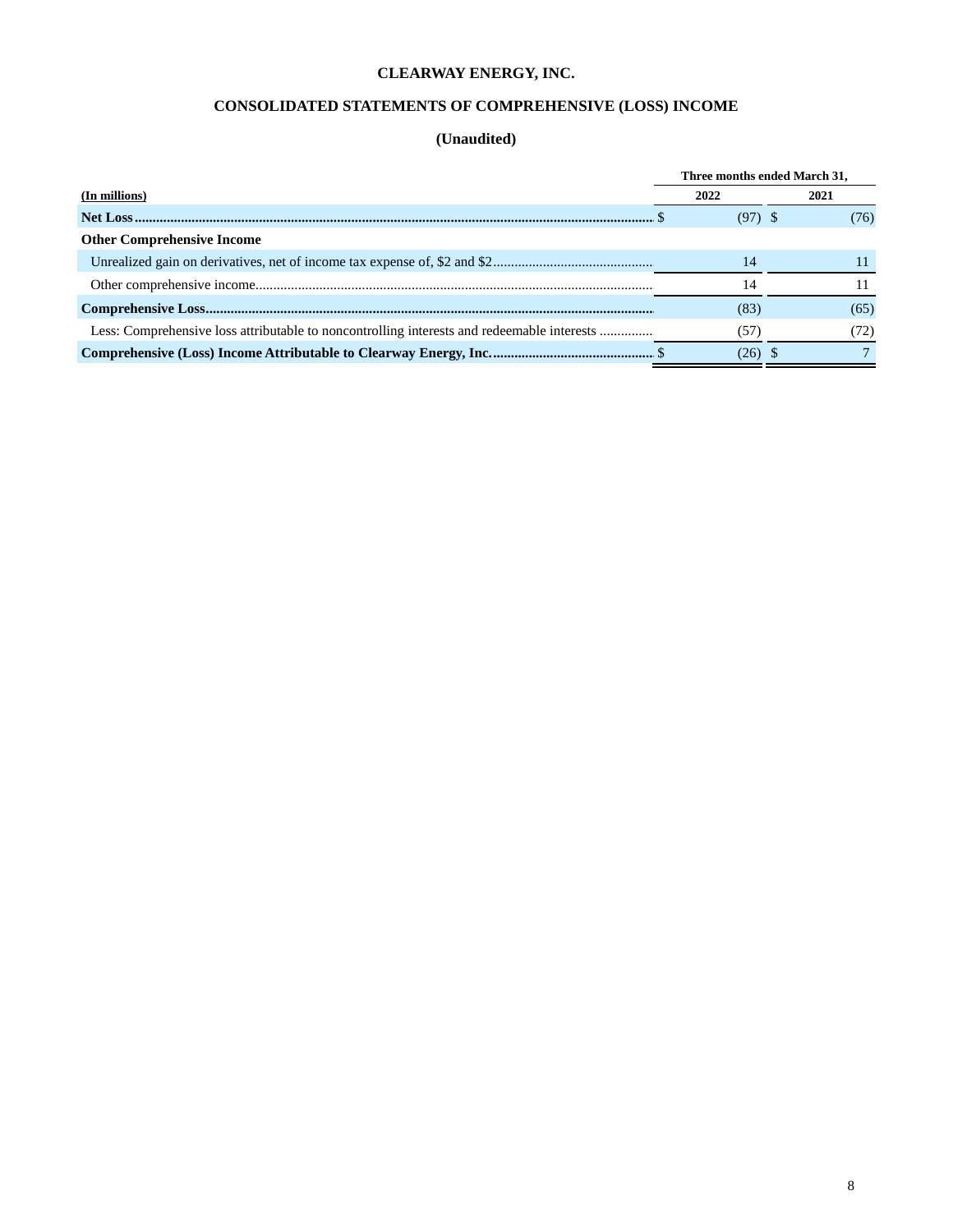# **CONSOLIDATED BALANCE SHEETS**

| (In millions, except shares)                                                                                                                                                                                                                                                                                                                                                                                                                                                               | March 31, 2022 | December 31, 2021    |
|--------------------------------------------------------------------------------------------------------------------------------------------------------------------------------------------------------------------------------------------------------------------------------------------------------------------------------------------------------------------------------------------------------------------------------------------------------------------------------------------|----------------|----------------------|
| <b>ASSETS</b>                                                                                                                                                                                                                                                                                                                                                                                                                                                                              | (Unaudited)    |                      |
| <b>Current Assets</b>                                                                                                                                                                                                                                                                                                                                                                                                                                                                      |                |                      |
|                                                                                                                                                                                                                                                                                                                                                                                                                                                                                            | 140            | -\$<br>179           |
|                                                                                                                                                                                                                                                                                                                                                                                                                                                                                            | 326            | 475                  |
|                                                                                                                                                                                                                                                                                                                                                                                                                                                                                            | 153            | 144                  |
|                                                                                                                                                                                                                                                                                                                                                                                                                                                                                            | 38             | 37                   |
|                                                                                                                                                                                                                                                                                                                                                                                                                                                                                            | 2              |                      |
|                                                                                                                                                                                                                                                                                                                                                                                                                                                                                            | 653            | 631                  |
|                                                                                                                                                                                                                                                                                                                                                                                                                                                                                            | 61             | 65                   |
|                                                                                                                                                                                                                                                                                                                                                                                                                                                                                            | 1,373          | 1,531                |
| Property, plant and equipment, net                                                                                                                                                                                                                                                                                                                                                                                                                                                         | 7,661          | 7,650                |
| <b>Other Assets</b>                                                                                                                                                                                                                                                                                                                                                                                                                                                                        |                |                      |
|                                                                                                                                                                                                                                                                                                                                                                                                                                                                                            | 374            | 381                  |
|                                                                                                                                                                                                                                                                                                                                                                                                                                                                                            |                |                      |
|                                                                                                                                                                                                                                                                                                                                                                                                                                                                                            | 2,379          | 2,419<br>80          |
|                                                                                                                                                                                                                                                                                                                                                                                                                                                                                            | 78             |                      |
|                                                                                                                                                                                                                                                                                                                                                                                                                                                                                            | 16             | 6                    |
|                                                                                                                                                                                                                                                                                                                                                                                                                                                                                            | 100            | 95                   |
|                                                                                                                                                                                                                                                                                                                                                                                                                                                                                            | 528            | 550                  |
|                                                                                                                                                                                                                                                                                                                                                                                                                                                                                            | 119            | 101                  |
|                                                                                                                                                                                                                                                                                                                                                                                                                                                                                            | 3,594          | 3,632                |
|                                                                                                                                                                                                                                                                                                                                                                                                                                                                                            | $12,628$ \$    | 12,813               |
| <b>LIABILITIES AND STOCKHOLDERS' EQUITY</b>                                                                                                                                                                                                                                                                                                                                                                                                                                                |                |                      |
| <b>Current Liabilities</b>                                                                                                                                                                                                                                                                                                                                                                                                                                                                 |                |                      |
|                                                                                                                                                                                                                                                                                                                                                                                                                                                                                            | 770            | $\mathcal{S}$<br>772 |
|                                                                                                                                                                                                                                                                                                                                                                                                                                                                                            | 76             | 74                   |
|                                                                                                                                                                                                                                                                                                                                                                                                                                                                                            | 15             | 107                  |
|                                                                                                                                                                                                                                                                                                                                                                                                                                                                                            | 71             | 46                   |
|                                                                                                                                                                                                                                                                                                                                                                                                                                                                                            | 40             | 54                   |
|                                                                                                                                                                                                                                                                                                                                                                                                                                                                                            | 500            | 494                  |
|                                                                                                                                                                                                                                                                                                                                                                                                                                                                                            | 55             | 84                   |
|                                                                                                                                                                                                                                                                                                                                                                                                                                                                                            | 1,527          | 1,631                |
| <b>Other Liabilities</b>                                                                                                                                                                                                                                                                                                                                                                                                                                                                   |                |                      |
|                                                                                                                                                                                                                                                                                                                                                                                                                                                                                            | 6,979          | 6,939                |
|                                                                                                                                                                                                                                                                                                                                                                                                                                                                                            | 11             | 13                   |
|                                                                                                                                                                                                                                                                                                                                                                                                                                                                                            | 252            | 196                  |
|                                                                                                                                                                                                                                                                                                                                                                                                                                                                                            | 541            | 561                  |
|                                                                                                                                                                                                                                                                                                                                                                                                                                                                                            | 179            | 173                  |
|                                                                                                                                                                                                                                                                                                                                                                                                                                                                                            | 7,962          | 7,882                |
|                                                                                                                                                                                                                                                                                                                                                                                                                                                                                            | 9,489          | 9,513                |
|                                                                                                                                                                                                                                                                                                                                                                                                                                                                                            |                |                      |
| <b>Stockholders' Equity</b>                                                                                                                                                                                                                                                                                                                                                                                                                                                                |                |                      |
|                                                                                                                                                                                                                                                                                                                                                                                                                                                                                            |                |                      |
| Class A, Class B, Class C and Class D common stock, \$0.01 par value; 3,000,000,000 shares<br>authorized (Class A 500,000,000, Class B 500,000,000, Class C 1,000,000,000, Class D<br>1,000,000,000); 201,995,385 shares issued and outstanding (Class A 34,599,645, Class B 42,738,750,<br>Class C 81,918,240, Class D 42,738,750) at March 31, 2022 and 201,856,166 shares issued and<br>outstanding (Class A 34,599,645, Class B 42,738,750, Class C 81,779,021, Class D 42,738,750) at |                |                      |
|                                                                                                                                                                                                                                                                                                                                                                                                                                                                                            | $\mathbf{1}$   | $\overline{1}$       |
|                                                                                                                                                                                                                                                                                                                                                                                                                                                                                            | 1,826          | 1,872                |
|                                                                                                                                                                                                                                                                                                                                                                                                                                                                                            | (65)           | (33)                 |
|                                                                                                                                                                                                                                                                                                                                                                                                                                                                                            |                | (6)                  |
|                                                                                                                                                                                                                                                                                                                                                                                                                                                                                            | 1,377          | 1,466                |
|                                                                                                                                                                                                                                                                                                                                                                                                                                                                                            | 3,139          | 3,300                |
|                                                                                                                                                                                                                                                                                                                                                                                                                                                                                            | 12,628         | 12,813<br>- \$       |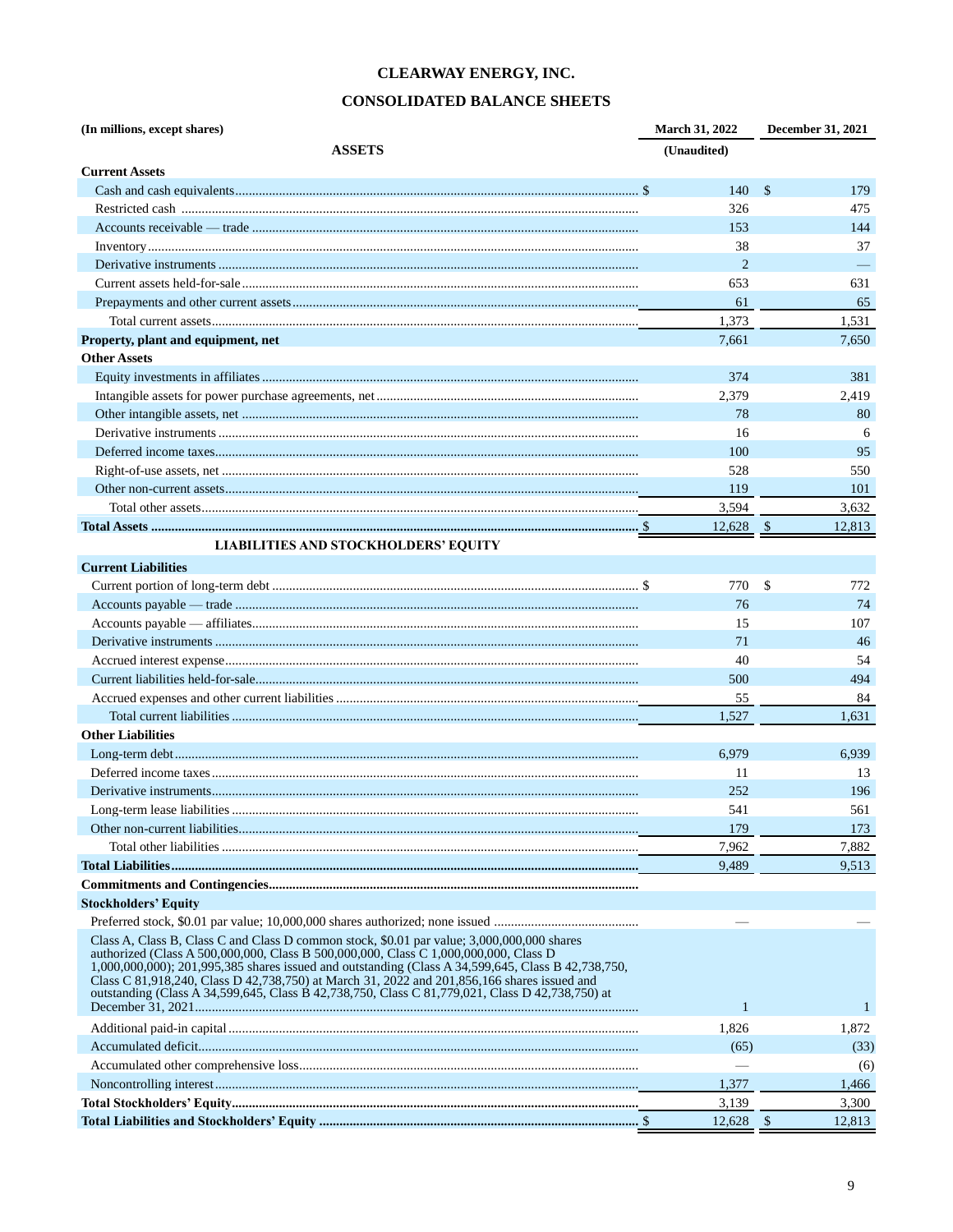# **CLEARWAY ENERGY, INC. CONSOLIDATED STATEMENTS OF CASH FLOWS**

|                                             |                | Three months ended March 31, |  |
|---------------------------------------------|----------------|------------------------------|--|
| (In millions)                               | 2022           | 2021                         |  |
| <b>Cash Flows from Operating Activities</b> |                |                              |  |
|                                             | $(97)$ \$      | (76)                         |  |
|                                             |                |                              |  |
|                                             | (4)            | (4)                          |  |
|                                             | 11             | 13                           |  |
|                                             | 124            | 128                          |  |
|                                             | 4              | $\overline{4}$               |  |
|                                             | 42             | 32                           |  |
|                                             | 2              | 42                           |  |
|                                             | $\overline{4}$ | 2                            |  |
|                                             | (1)            | (20)                         |  |
|                                             | 82             | (27)                         |  |
|                                             |                |                              |  |
|                                             | (44)           | (44)                         |  |
|                                             | (30)           | (3)                          |  |
|                                             | 93             | 47                           |  |
| <b>Cash Flows from Investing Activities</b> |                |                              |  |
|                                             |                | (111)                        |  |
|                                             | (51)           | (132)                        |  |
|                                             | (47)           | (58)                         |  |
|                                             |                | (21)                         |  |
|                                             | 3              | 8                            |  |
|                                             | 3              |                              |  |
|                                             | (92)           | (314)                        |  |
|                                             |                |                              |  |
|                                             | 23             | 229                          |  |
|                                             | (70)           | (66)                         |  |
|                                             | (64)           |                              |  |
|                                             | 80             | 195                          |  |
|                                             | (20)           | (170)                        |  |
|                                             | 194            | 1,004                        |  |
|                                             | (4)            | (15)                         |  |
|                                             | (317)          | (957)                        |  |
|                                             | (6)            | 13                           |  |
|                                             | (184)          | 233                          |  |
|                                             | (5)            |                              |  |
|                                             | (188)          | (34)                         |  |
|                                             | 654            | 465                          |  |
|                                             | 466            | <sup>\$</sup><br>431         |  |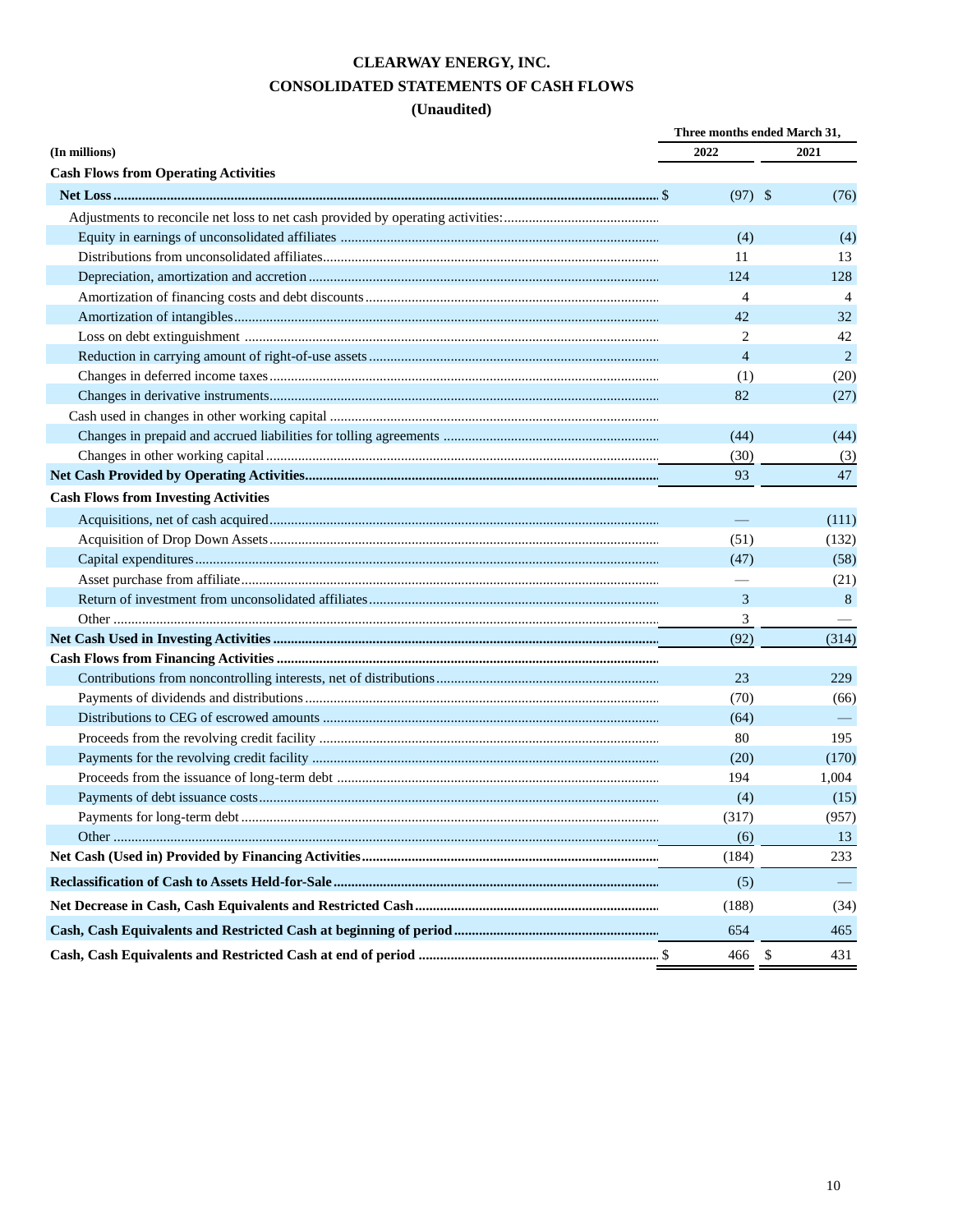# **CONSOLIDATED STATEMENTS OF STOCKHOLDERS' EQUITY**

## **For the Three Months Ended March 31, 2022**

## **(Unaudited)**

| (In millions)                                       | Preferred<br><b>Stock</b> | Common<br>Stock | <b>Additional</b><br>Paid-In<br>Capital | Accumulated<br>Deficit | Accumulated<br>Other<br>Comprehensive<br>Loss | Noncontrolling<br><b>Interest</b> | Total<br>Stockholders'<br>Equity |
|-----------------------------------------------------|---------------------------|-----------------|-----------------------------------------|------------------------|-----------------------------------------------|-----------------------------------|----------------------------------|
|                                                     |                           |                 | 1.872                                   | $(33)$ \$              | (6)                                           | <sup>\$</sup><br>1,466            | 3,300                            |
|                                                     |                           |                 |                                         | (32)                   |                                               | (67)                              | (99)                             |
|                                                     |                           |                 |                                         |                        | 6                                             | 8                                 | 14                               |
| Distributions to CEG, net of contributions, cash    |                           |                 |                                         |                        |                                               | (3)                               | (3)                              |
| Contributions from noncontrolling interests, net of |                           |                 |                                         |                        |                                               | 28                                | 28                               |
|                                                     |                           |                 | (1)                                     |                        |                                               | (7)                               | (8)                              |
|                                                     |                           |                 |                                         |                        |                                               |                                   |                                  |
|                                                     |                           |                 | (11)                                    |                        |                                               | (19)                              | (30)                             |
| Non-cash adjustments for change in tax basis        |                           |                 | 8                                       |                        |                                               |                                   | 8                                |
|                                                     |                           |                 | (2)                                     |                        |                                               |                                   | (2)                              |
| Common stock dividends and distributions to CEG     |                           |                 | (40)                                    |                        |                                               | (30)                              | (70)                             |
|                                                     |                           |                 | 1.826                                   | (65)                   |                                               | 1,377                             | 3.139                            |

# **CLEARWAY ENERGY, INC.**

# **CONSOLIDATED STATEMENTS OF STOCKHOLDERS' EQUITY**

## **For the Three Months Ended March 31, 2021**

| (In millions)                                       | <b>Preferred</b><br><b>Stock</b> | Common<br>Stock | <b>Additional</b><br>Paid-In<br>Capital | Accumulated<br>Deficit | Accumulated<br>Other<br>Comprehensive<br>Loss | Non-controlling<br><b>Interest</b> | Total<br>Stockholders'<br>Equity |
|-----------------------------------------------------|----------------------------------|-----------------|-----------------------------------------|------------------------|-----------------------------------------------|------------------------------------|----------------------------------|
|                                                     |                                  |                 | 1,922                                   | (84)                   | - \$<br>(14)                                  | 890<br>-S                          | 2,715<br>S                       |
|                                                     |                                  |                 |                                         | 3                      |                                               | (81)                               | (78)                             |
|                                                     |                                  |                 |                                         |                        | $\overline{4}$                                |                                    | 11                               |
|                                                     |                                  |                 |                                         |                        |                                               | 27                                 | 27                               |
|                                                     |                                  |                 |                                         |                        |                                               | 103                                | 103                              |
| Contributions from noncontrolling interests, net of |                                  |                 |                                         |                        |                                               | 126                                | 126                              |
|                                                     |                                  |                 |                                         |                        |                                               | 273                                | 273                              |
|                                                     |                                  |                 |                                         |                        |                                               | (118)                              | (118)                            |
| Non-cash adjustments for change in tax basis        |                                  |                 |                                         |                        |                                               |                                    | 2                                |
| Common stock dividends and distributions to CEG     |                                  |                 | (38)                                    |                        |                                               | (28)                               | (66)                             |
|                                                     |                                  |                 | 1.886<br>\$.                            | (81)                   | (10)                                          | 1.199<br>-S                        | 2.995                            |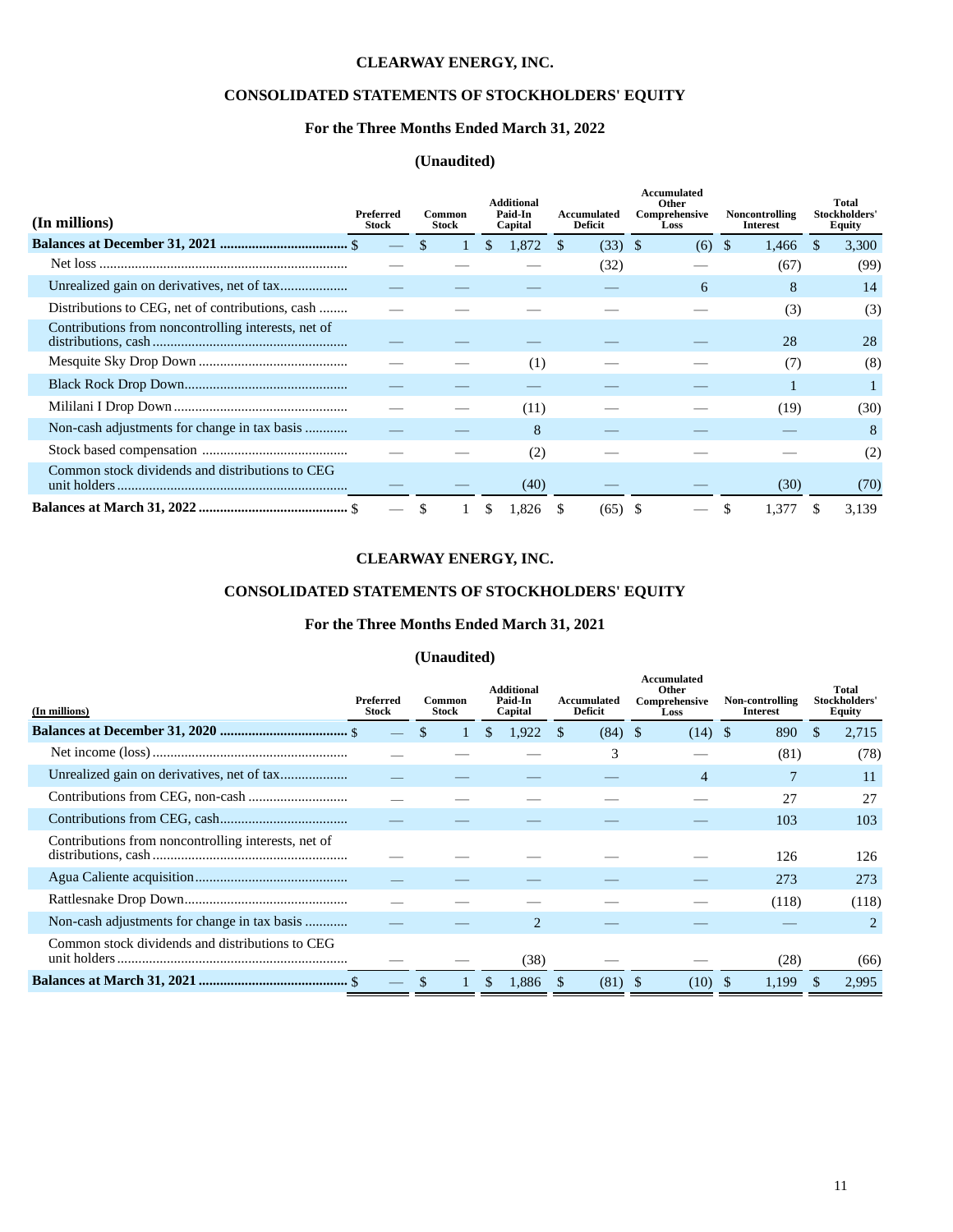# **Appendix Table A-1: Three Months Ended March 31, 2022, Segment Adjusted EBITDA Reconciliation**

|                                                                                                             | <b>Conventional</b><br><b>Renewables</b> |     | <b>Thermal</b> | Corporate |                      |            |
|-------------------------------------------------------------------------------------------------------------|------------------------------------------|-----|----------------|-----------|----------------------|------------|
| <b>Net Income (Loss)</b>                                                                                    | \$<br>47                                 | \$. | $(119)$ \$     | 13        | $\mathbb{S}$<br>(38) | (97)<br>-S |
| Plus:                                                                                                       |                                          |     |                |           |                      |            |
| Income Tax Benefit                                                                                          |                                          |     |                |           | (1)                  | (1)        |
| Interest Expense, net                                                                                       | 8                                        |     | 8              | 5         | 26                   | 47         |
| Depreciation, Amortization, and ARO                                                                         | 33                                       |     | 91             |           |                      | 124        |
| <b>Contract Amortization</b>                                                                                | 6                                        |     | 36             |           |                      | 42         |
| Loss on Debt Extinguishment                                                                                 |                                          |     | $\overline{2}$ |           |                      | 2          |
| Mark to Market (MtM) Losses on Economic<br>Hedges                                                           |                                          |     | 126            |           |                      | 126        |
| Transaction and Integration costs                                                                           |                                          |     |                |           | $\mathfrak{D}$       | 2          |
| <b>Other Non-recurring Charges</b>                                                                          |                                          |     |                |           |                      |            |
| Adjustments to reflect CWEN's pro-rata share<br>of Adjusted EBITDA from Unconsolidated<br><b>Affiliates</b> | 3                                        |     | 10             |           |                      | 13         |
| Non-Cash Equity Compensation                                                                                |                                          |     |                |           |                      |            |
| <b>Adjusted EBITDA</b>                                                                                      | 98                                       |     | 154            | 18        | (10)                 | <b>260</b> |

The following table summarizes the calculation of Adjusted EBITDA and provides a reconciliation to Net Income/(Loss):

# **Appendix Table A-2: Three Months Ended March 31, 2021, Segment Adjusted EBITDA Reconciliation**

The following table summarizes the calculation of Adjusted EBITDA and provides a reconciliation to Net Income/(Loss):

|                                                                                                             | <b>Conventional</b><br><b>Renewables</b> |    | <b>Thermal</b> | Corporate | <b>Total</b>       |                |                             |  |
|-------------------------------------------------------------------------------------------------------------|------------------------------------------|----|----------------|-----------|--------------------|----------------|-----------------------------|--|
| <b>Net Income (Loss)</b>                                                                                    |                                          | 33 | S              | (56)      | $\mathcal{S}$<br>4 | (57)<br>\$     | (76)<br><sup>8</sup>        |  |
| Plus:                                                                                                       |                                          |    |                |           |                    |                |                             |  |
| Income Tax Benefit                                                                                          |                                          |    |                |           |                    | (20)           | (20)                        |  |
| Interest Expense, net                                                                                       |                                          | 11 |                | 4         |                    | 25             | 45                          |  |
| Depreciation, Amortization, and ARO                                                                         |                                          | 34 |                | 87        |                    |                | 128                         |  |
| <b>Contract Amortization</b>                                                                                |                                          | 6  |                | 25        |                    |                | 32                          |  |
| Loss on Debt Extinguishment                                                                                 |                                          |    |                |           |                    | 41             | 42                          |  |
| Transaction and Integration costs                                                                           |                                          |    |                |           |                    | $\overline{c}$ | $\mathcal{D}_{\mathcal{L}}$ |  |
| Adjustments to reflect CWEN's pro-rata share<br>of Adjusted EBITDA from Unconsolidated<br><b>Affiliates</b> |                                          | 3  |                | 18        |                    |                | 21                          |  |
| <b>Adjusted EBITDA</b>                                                                                      |                                          | 87 |                | 103       | 17<br>\$           | (9`<br>S       | 198                         |  |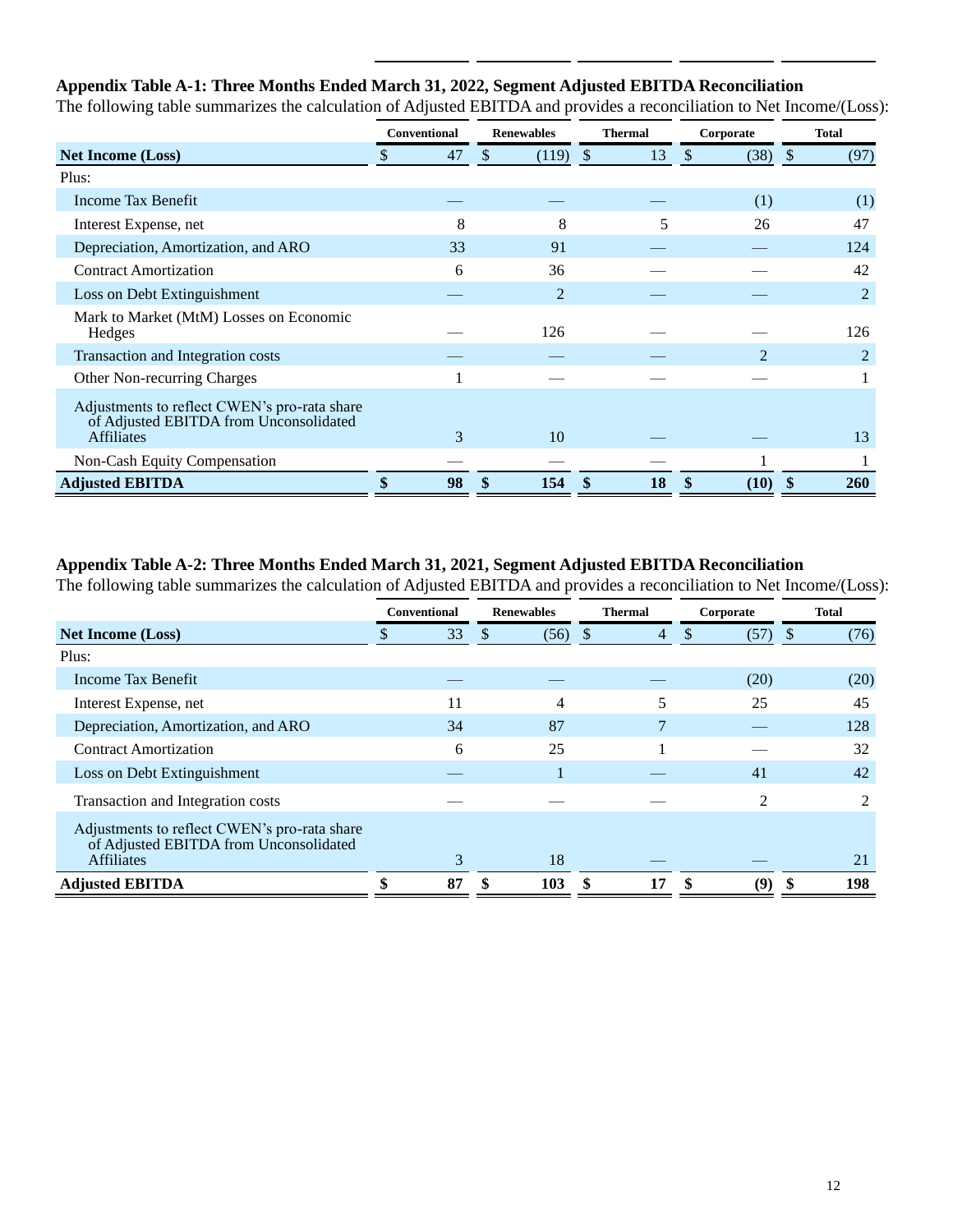# **Appendix Table A-3: Cash Available for Distribution Reconciliation**

The following table summarizes the calculation of Cash Available for Distribution and provides a reconciliation to Cash from Operating Activities:

|                                                                            | <b>Three Months Ended</b> |               |         |            |  |
|----------------------------------------------------------------------------|---------------------------|---------------|---------|------------|--|
| $(S \in \mathbb{N})$ in millions)                                          | 3/31/22                   |               | 3/31/21 |            |  |
| <b>Adjusted EBITDA</b>                                                     | \$                        | <b>260</b>    | \$      | <b>198</b> |  |
| Cash interest paid                                                         |                           | (97)          |         | (93)       |  |
| Changes in prepaid and accrued liabilities for tolling<br>agreements       |                           | (44)          |         | (44)       |  |
| Adjustments to reflect sale-type leases and payments for<br>lease expenses |                           | 1             |         |            |  |
| Pro-rata Adjusted EBITDA from unconsolidated affiliates                    |                           | (16)          |         | (25)       |  |
| Distributions from unconsolidated affiliates                               |                           | 11            |         | 13         |  |
| Changes in working capital and other                                       |                           | (22)          |         | (2)        |  |
| <b>Cash from Operating Activities</b>                                      |                           | 93            |         | 47         |  |
| Changes in working capital and other                                       |                           | 22            |         | 2          |  |
| Development Expenses <sup>3</sup>                                          |                           |               |         |            |  |
| Return of investment from unconsolidated affiliates                        |                           | $\mathcal{E}$ |         | 8          |  |
| Net contributions (to)/from non-controlling interest <sup>4</sup>          |                           | (10)          |         | 27         |  |
| Maintenance capital expenditures                                           |                           | (7)           |         | (6)        |  |
| Principal amortization of indebtedness <sup>5</sup>                        |                           | (104)         |         | (94)       |  |
| <b>Cash Available for Distribution</b>                                     | \$                        | (2)           | \$      | (15)       |  |

<sup>3</sup> Primarily relates to Thermal Development Expenses

<sup>&</sup>lt;sup>4</sup> 2022 excludes \$50 million of contributions related to the funding of Mesquite Sky, Black Rock, and Mililani; 2021 excludes \$107 million of contributions related to funding of Rattlesnake

<sup>5 2022</sup> excludes \$186 million for the refinancing of Tapestry Wind, Laredo Ridge, and Viento, and \$27 million for the repayment of bridge loans in connection with Mililani; 2021 excludes \$805 million total consideration for the redemption of Corporate Notes and revolver payments and \$52 million in connection with Pinnacle repowering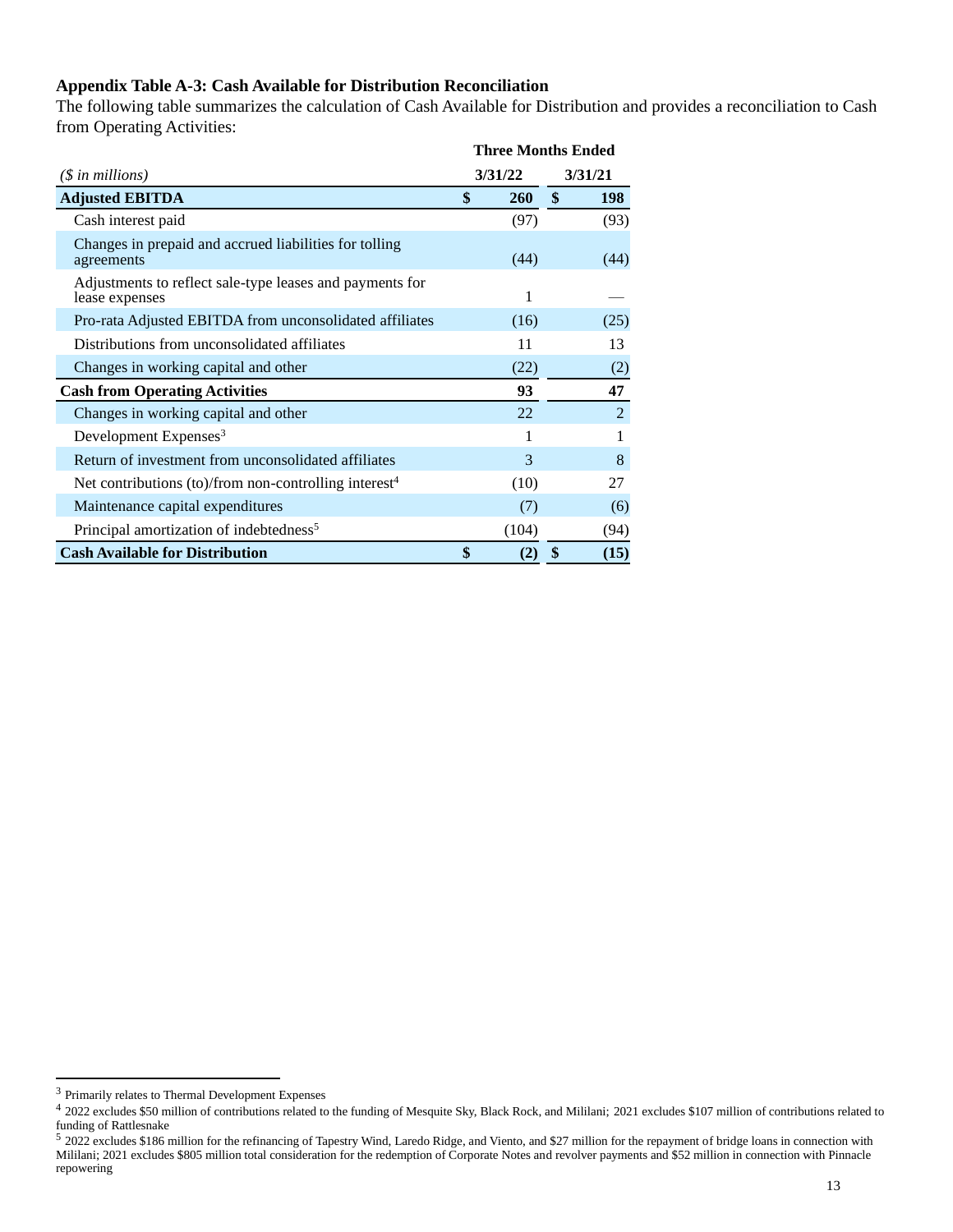## **Appendix Table A-4: Three Months Ended March 31, 2022, Sources and Uses of Liquidity**

The following table summarizes the sources and uses of liquidity in 2022:

| $(\$$ in millions)                                                | <b>Three Months</b><br><b>Ended</b><br>3/31/22 |
|-------------------------------------------------------------------|------------------------------------------------|
| <b>Sources:</b>                                                   |                                                |
| Proceeds from issuance of long-term debt                          | 194                                            |
| Net cash provided by operating activities                         | 93                                             |
| Proceeds from the revolving credit facility                       | 80                                             |
| Contributions from noncontrolling interests, net of distributions | 23                                             |
| Return of investment from unconsolidated affiliates               | 3                                              |
|                                                                   |                                                |
| Uses:                                                             |                                                |
| Payments for long-term debt                                       | (317)                                          |
| Payments of dividends and distributions                           | (70)                                           |
| Distributions to CEG of escrowed amounts                          | (64)                                           |
| Acquisition of Drop Down Assets, net of cash acquired             | (51)                                           |
| Capital expenditures                                              | (47)                                           |
| Payments for the revolving credit facility                        | (20)                                           |
| Other net cash outflows                                           | (12)                                           |
| Change in total cash, cash equivalents, and restricted cash       | \$<br>(188)                                    |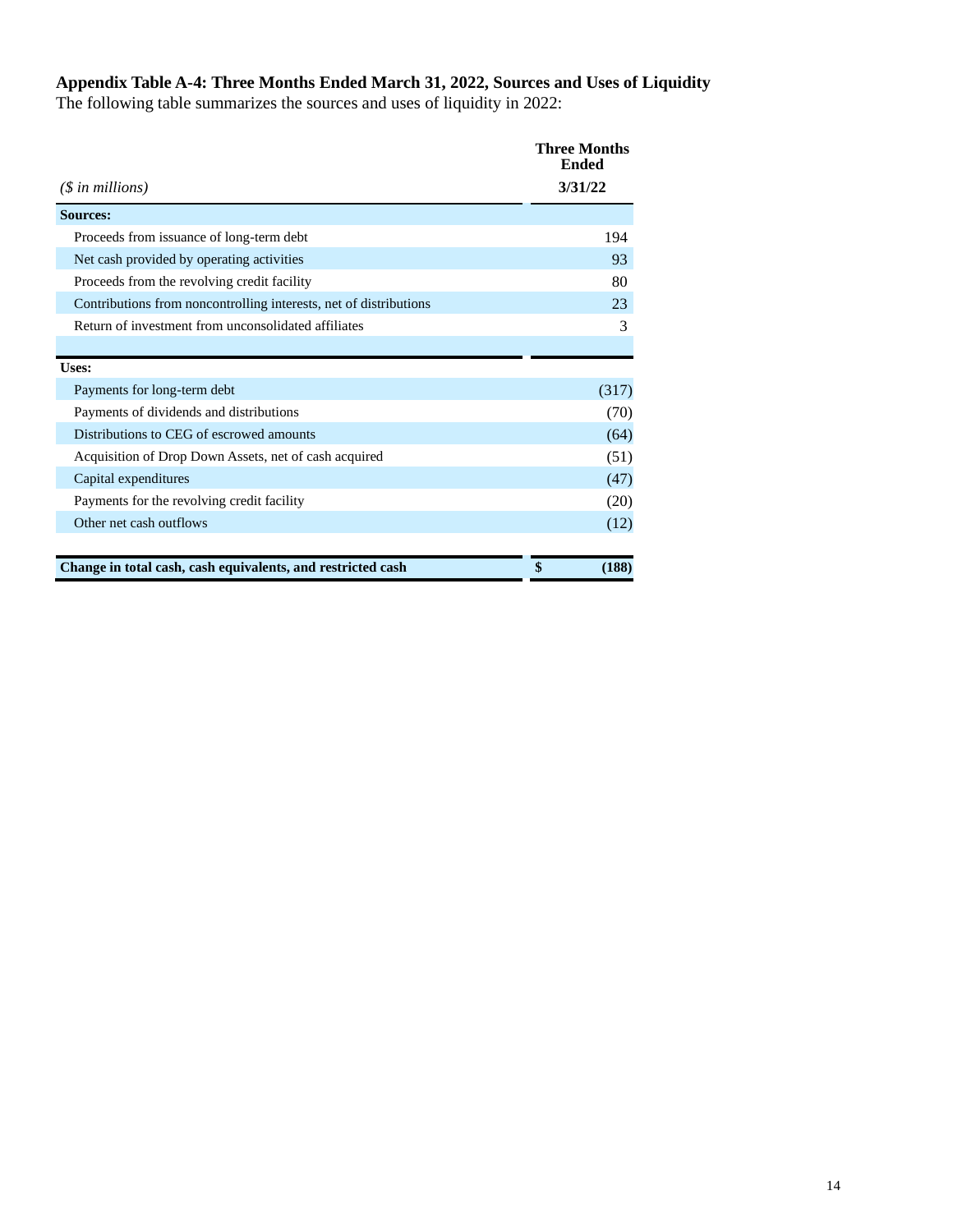# **Appendix Table A-5: Adjusted EBITDA and Cash Available for Distribution Guidance and Pro Forma Outlook**

| $($in$ millions)                                                                    |    | <b>2022 Full</b><br>Year<br><b>Guidance</b> |    | Pro Forma<br>CAFD<br>Outlook |  |
|-------------------------------------------------------------------------------------|----|---------------------------------------------|----|------------------------------|--|
| <b>Net Income</b>                                                                   | \$ | 110                                         | \$ | 75                           |  |
| Income Tax Expense                                                                  |    | 20                                          |    | 15                           |  |
| Interest Expense, net                                                               |    | 445                                         |    | 385                          |  |
| Depreciation, Amortization, and ARO Expense                                         |    | 585                                         |    | 530                          |  |
| Adjustment to reflect CWEN share of Adjusted EBITDA<br>in unconsolidated affiliates |    | 60                                          |    | 45                           |  |
| Non-Cash Equity Compensation                                                        |    | 5                                           |    | 5                            |  |
| <b>Adjusted EBITDA</b>                                                              |    | 1,225                                       |    | 1,055                        |  |
| Cash interest paid                                                                  |    | (317)                                       |    | (285)                        |  |
| Changes in prepaid and accrued liabilities for tolling<br>agreements                |    | 10                                          |    | (5)                          |  |
| Adjustments to reflect sale-type leases and payments for<br>lease expenses          |    | 7                                           |    | 6                            |  |
| Pro-rata Adjusted EBITDA from unconsolidated affiliates                             |    | (85)                                        |    | (86)                         |  |
| Cash distributions from unconsolidated affiliates <sup>6</sup>                      |    | 45                                          |    | 48                           |  |
| <b>Income Tax Payment</b>                                                           |    | (2)                                         |    |                              |  |
| <b>Cash from Operating Activities</b>                                               |    | 883                                         |    | 733                          |  |
| Development Expense <sup>7</sup>                                                    |    | 3                                           |    |                              |  |
| Net distributions to non-controlling interest <sup>8</sup>                          |    | (64)                                        |    | (67)                         |  |
| Maintenance capital expenditures                                                    |    | (30)                                        |    | (20)                         |  |
| Principal amortization of indebtedness                                              |    | (427)                                       |    | (261)                        |  |
| <b>Cash Available for Distribution</b>                                              | \$ | 365                                         | \$ | 385                          |  |

<sup>6</sup> Distribution from unconsolidated affiliates can be classified as Return of Investment on Unconsolidated Affiliates when actuals are reported. This is below cash from operating activities

 $7$  Primarily relates to Thermal Development Expenses

<sup>&</sup>lt;sup>8</sup> Includes tax equity proceeds and distributions to tax equity partners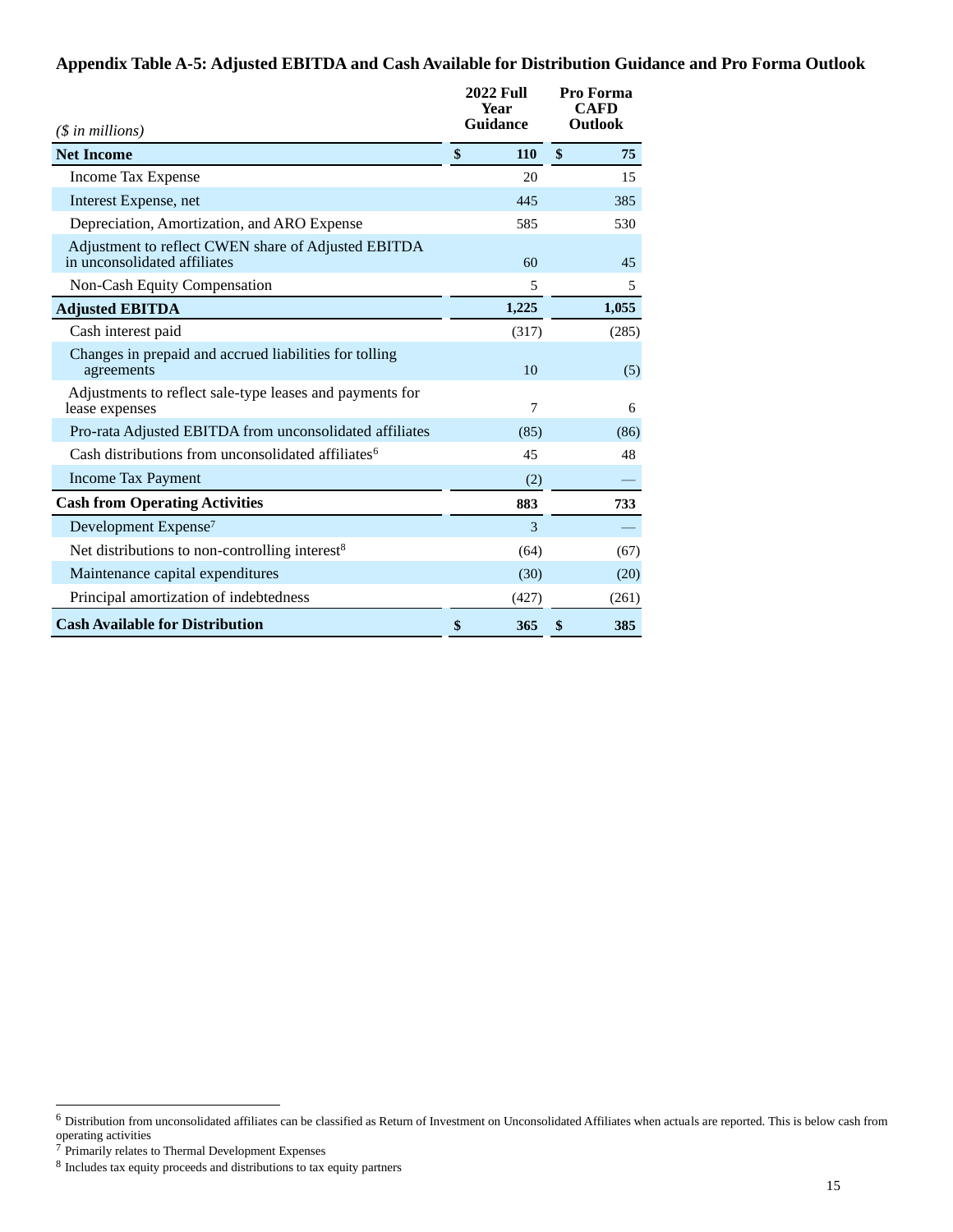# **Non-GAAP Financial Information**

### *EBITDA and Adjusted EBITDA*

EBITDA, Adjusted EBITDA, and Cash Available for Distribution (CAFD) are non-GAAP financial measures. These measurements are not recognized in accordance with GAAP and should not be viewed as an alternative to GAAP measures of performance. The presentation of non-GAAP financial measures should not be construed as an inference that Clearway Energy's future results will be unaffected by unusual or non-recurring items.

EBITDA represents net income before interest (including loss on debt extinguishment), taxes, depreciation and amortization. EBITDA is presented because Clearway Energy considers it an important supplemental measure of its performance and believes debt and equity holders frequently use EBITDA to analyze operating performance and debt service capacity. EBITDA has limitations as an analytical tool, and you should not consider it in isolation, or as a substitute for analysis of our operating results as reported under GAAP. Some of these limitations are:

- EBITDA does not reflect cash expenditures, or future requirements for capital expenditures, or contractual commitments;
- EBITDA does not reflect changes in, or cash requirements for, working capital needs;
- EBITDA does not reflect the significant interest expense, or the cash requirements necessary to service interest or principal payments, on debt or cash income tax payments;
- Although depreciation and amortization are non-cash charges, the assets being depreciated and amortized will often have to be replaced in the future, and EBITDA does not reflect any cash requirements for such replacements; and
- Other companies in this industry may calculate EBITDA differently than Clearway Energy does, limiting its usefulness as a comparative measure.

Because of these limitations, EBITDA should not be considered as a measure of discretionary cash available to use to invest in the growth of Clearway Energy's business. Clearway Energy compensates for these limitations by relying primarily on our GAAP results and using EBITDA and Adjusted EBITDA only supplementally. See the statements of cash flow included in the financial statements that are a part of this news release.

Adjusted EBITDA is presented as a further supplemental measure of operating performance. Adjusted EBITDA represents EBITDA adjusted for mark-to-market gains or losses, non-cash equity compensation expense, asset write offs and impairments; and factors which we do not consider indicative of future operating performance such as transition and integration related costs. The reader is encouraged to evaluate each adjustment and the reasons Clearway Energy considers it appropriate for supplemental analysis. As an analytical tool, Adjusted EBITDA is subject to all of the limitations applicable to EBITDA. In addition, in evaluating Adjusted EBITDA, the reader should be aware that in the future Clearway Energy may incur expenses similar to the adjustments in this news release.

Management believes Adjusted EBITDA is useful to investors and other users of our financial statements in evaluating our operating performance because it provides them with an additional tool to compare business performance across companies and across periods. This measure is widely used by investors to measure a company's operating performance without regard to items such as interest expense, taxes, depreciation and amortization, which can vary substantially from company to company depending upon accounting methods and book value of assets, capital structure and the method by which assets were acquired.

Additionally, Management believes that investors commonly adjust EBITDA information to eliminate the effect of restructuring and other expenses, which vary widely from company to company and impair comparability. As we define it, Adjusted EBITDA represents EBITDA adjusted for the effects of impairment losses, gains or losses on sales, non-cash equity compensation expense, dispositions or retirements of assets, any mark-to-market gains or losses from accounting for derivatives, adjustments to exclude gains or losses on the repurchase, modification or extinguishment of debt, and any extraordinary, unusual or non-recurring items plus adjustments to reflect the Adjusted EBITDA from our unconsolidated investments. We adjust for these items in our Adjusted EBITDA as our management believes that these items would distort their ability to efficiently view and assess our core operating trends.

In summary, our management uses Adjusted EBITDA as a measure of operating performance to assist in comparing performance from period to period on a consistent basis and to readily view operating trends, as a measure for planning and forecasting overall expectations and for evaluating actual results against such expectations, and in communications with our Board of Directors, shareholders, creditors, analysts and investors concerning our financial performance.